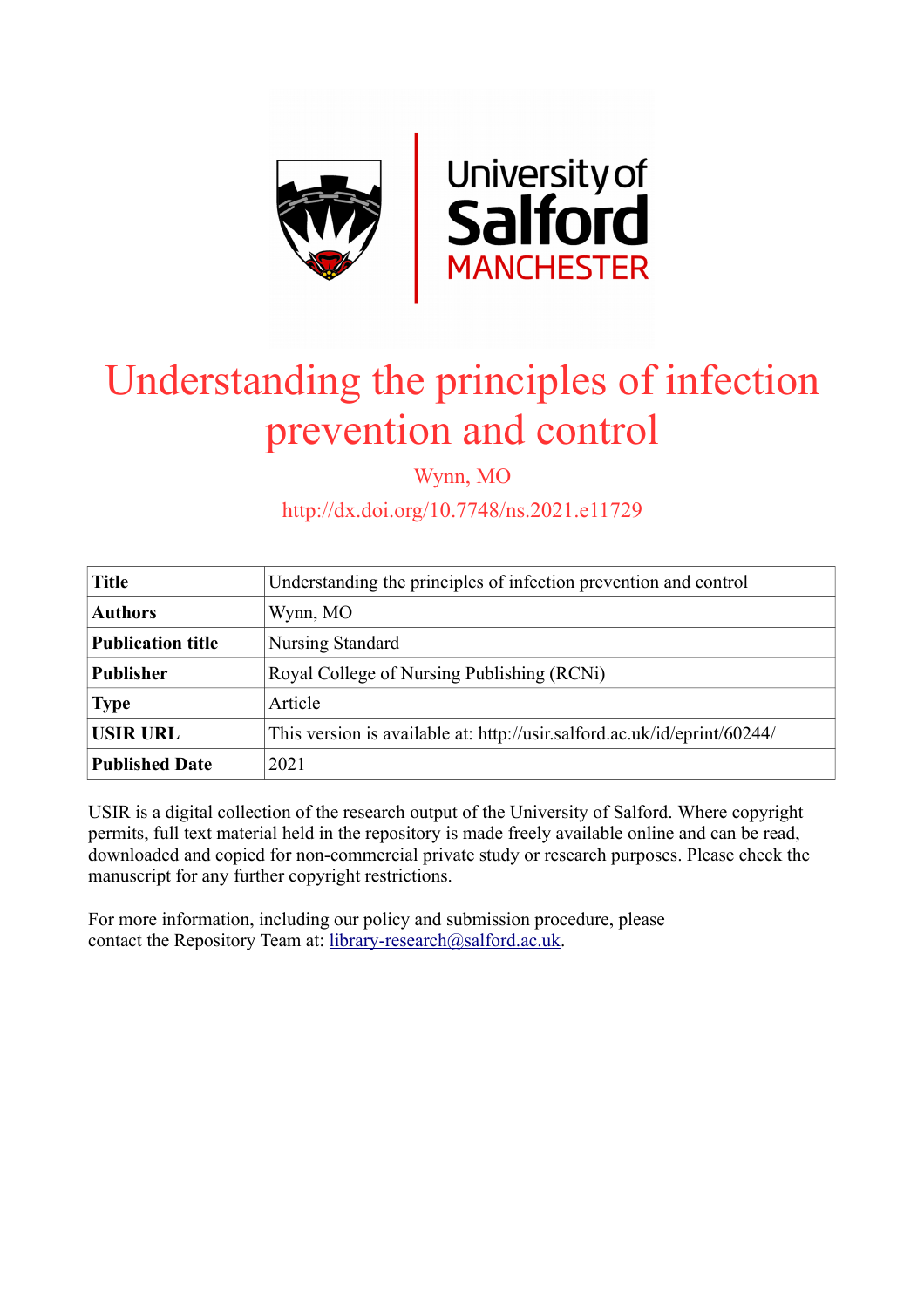#### **Infection prevention and control: A brief overview of theory and practice.**

#### **Abstract:**

Nurses and the nursing profession continue to play a central role in infection prevention and control. The COVID-19 pandemic has highlighted the importance of controlling infection as well as the challenges in the care of patients with infections. This article discusses key elements of the theory and practice related to infection prevention and control, and includes contemporary challenges associated with risk assessment, personal protective equipment (PPE), surveillance and outbreak management.

**Keywords:** To be drawn from the Nursing Standard taxonomy.

# **Introduction:**

Infection prevention and control (IPC) refers to the policies, procedures, decisions and actions used to minimise the spread of infections (WHO 2021). The origins of formal efforts to control infection in nursing care can be traced to Florence Nightingale whose work helped reform hospital sanitation and pioneered work in epidemiology, while nursing sick and battle wounded soldiers of the Crimean war and beyond (Bostridge, 2020). The physician Semmelweis recognised the link between hand washing and sepsis mortality in obstetric patients (Kadar et al, 2018). His observations were initially dismissed; however hand washing is now a central component of IPC. Extensive efforts are now made to address potential reasons for clinicians not washing their hands (Gluyas 2015).

The challenges of controlling infection have only increased as a result of risks posed by antimicrobial resistance, hospital acquired infection and epidemics of novel pathogens rising due to increasing population density, globalisation and an ageing population (Bloom and Cadarette, 2019).

Efforts to control infections often involve a variety of professionals and organisations making the management of IPC complex. Nurses often undertake key roles in the control of infection including patient education, hand washing, use of personal protective equipment (PPE), undertaking or involvement in audits and providing clinical leadership during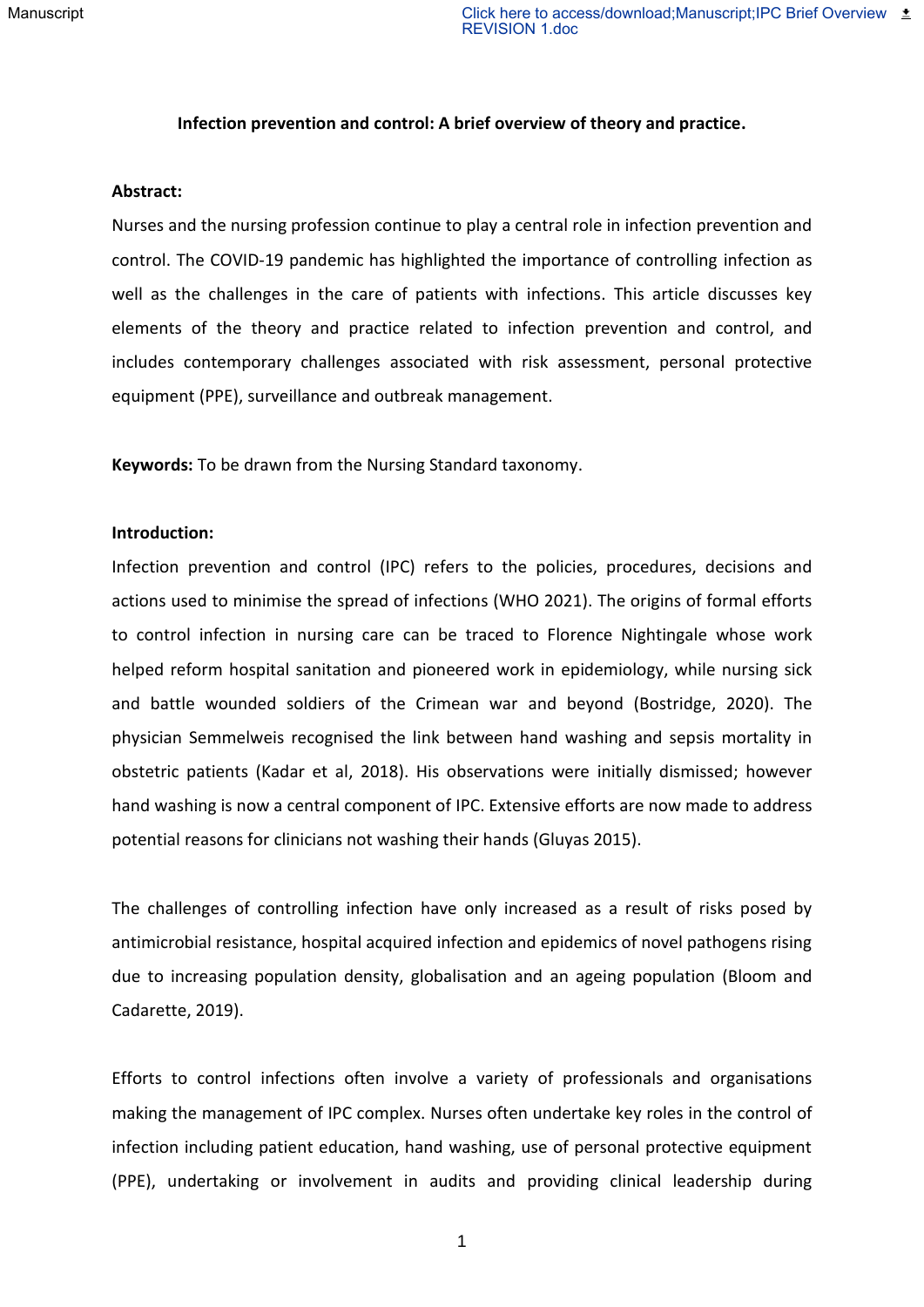outbreaks (Burnett, 2018). The recent COVID-19 pandemic has clearly highlighted both the importance of IPC and the challenges faced by clinicians trying to prevent the spread of infection (Peeri et al, 2020).

In the UK, and in recognition of the importance of IPC its mandatory provision is now a fundamental responsibility and legal obligation of modern healthcare providers as directed in the Health and Social Care Act (DHSC, 2012). It is also an explicit requirement for registered nurses and in England nursing associates to abide by recommended IPC practice and maintain their knowledge, skills and practice as per the NMC Code (2018). A robust knowledge of IPC theory and practice is therefore necessary for all nursing professionals to meet professional and regulatory obligations and protect themselves and their patients from avoidable infection.

# **Characteristics of organisms**

Knowledge of an organism's characteristics may inform risk assessments and subsequent interventions used to control or prevent transmission. According to Cox and Simpson (2018), without an ability to apply microbiology to decision making in IPC there is a risk of incorrect application of control measures and therefore a safety risk for both patient and professional by inadvertently increasing the risk of transmission. A study by Liu et al (2014) reported seven key competencies required of nurses related to basic microbiology for infection control:

- Understanding components required for transmission (chain of infection)
- Understanding different routes of transmission
- Ability to recognise clinical signs of infection
- Understand the concept of multi-resistant organisms
- An awareness of the variety of microorganisms and their differing modes of infection
- Ability to interpret basic microbiology reports
- Understanding the normal microbial flora of the body (the normal bacteria that cover the body)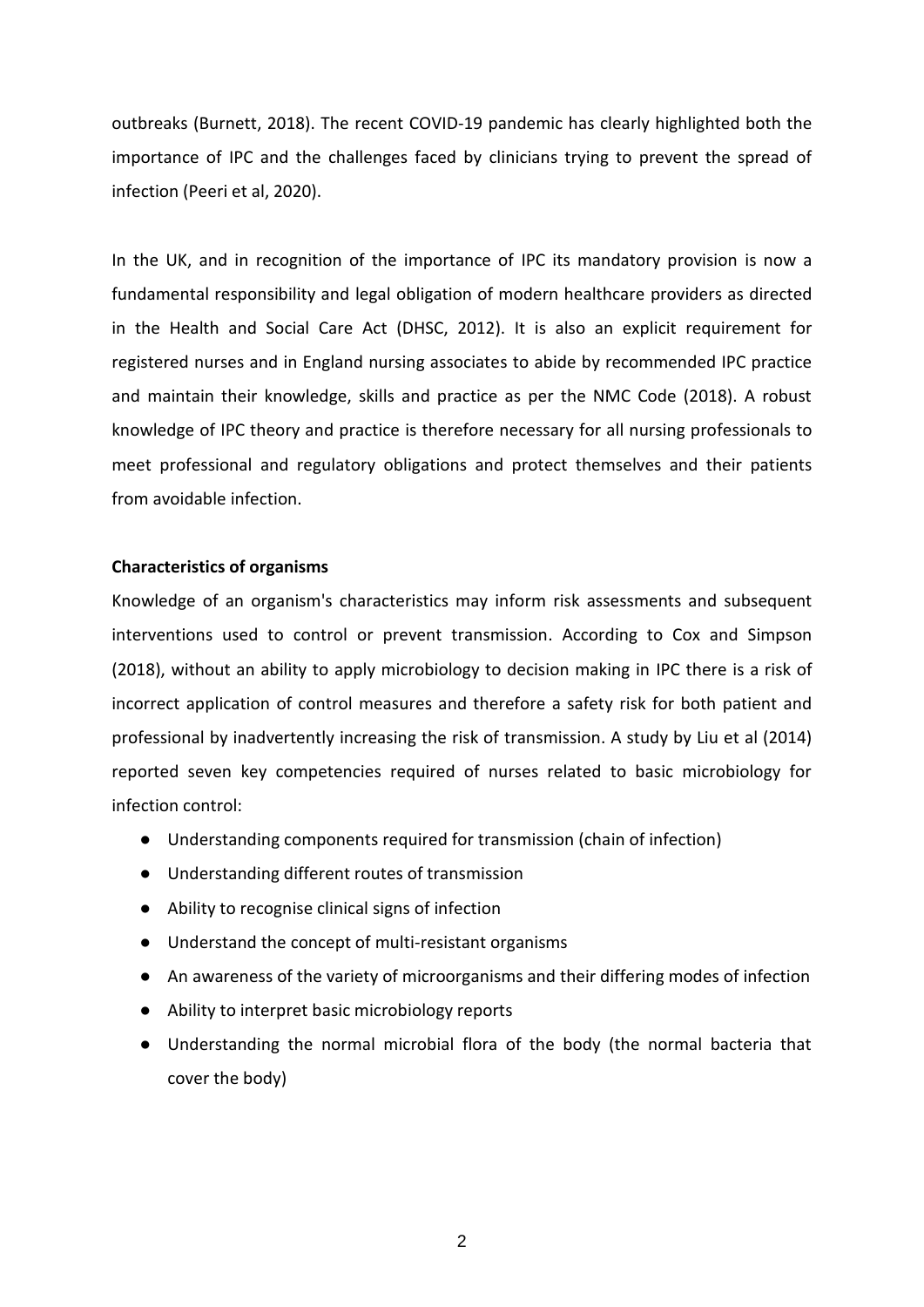# **Chain of infection**

Components required for transmission are more commonly known as the 'chain of infection'. The chain of infection starts with the organism leaving its reservoir (e.g. people, food, water) via a portal of exit (e.g. in stool, vomit), is then conveyed by a mode of transmission (e.g. droplets) before entering through a portal of entry (e.g. mouth, through a cut) resulting in the infection of a susceptible host (Centers for Disease Control and Prevention (CDC), 2012). Preventing an infection requires the disruption of this chain. Standard precautions which include hand hygiene/decontamination, use of PPE, respiratory hygiene, the use of sharps boxes for safe disposal of needles, aseptic technique, use of sterile instruments and cleaning surfaces help to disrupt the chain and prevent infection (CDC, 2018). More specific transmission-based precautions may be required depending on the nature of the organism.

Transmission is broadly split into two types, direct and indirect (Wilson, 2019, p64). Direct transmission occurs via direct contact with the organism for example in body fluids via touch / kissing / contact with body lesions or contaminated surfaces. *Norovirus, measles and herpes* spread this way*.* Indirect transmission may occur if the organism can cause infection without human-to-human contact for example via droplets or airborne particles. Respiratory tuberculosis, influenza and the common cold are spread this way. Often organisms can infect via both direct and indirect methods requiring multi-faceted control efforts (Wilson, 2019).

The differences between airborne and droplet transmission have caused controversy during the COVID-19 pandemic not least due to the implications for IPC precautions (Shiu et al, 2019). Conventionally organisms that spread on smaller inspirable particles (droplet nuclei of <5μm) are associated with airborne transmission, whereas organisms spread on larger droplets which cannot be inspired and do not travel as far are associated with droplet transmission (see figure 1). However, there is now debate around whether these two distinct modes of transmission exist or whether all organisms which spread via large droplets also spread via droplet nuclei (Fennelly, 2020). The potential of organisms within different bodily fluids to cause infection and the likelihood of exposure to these fluids while undertaking a procedure also needs to be considered in relation to the to the IPC measures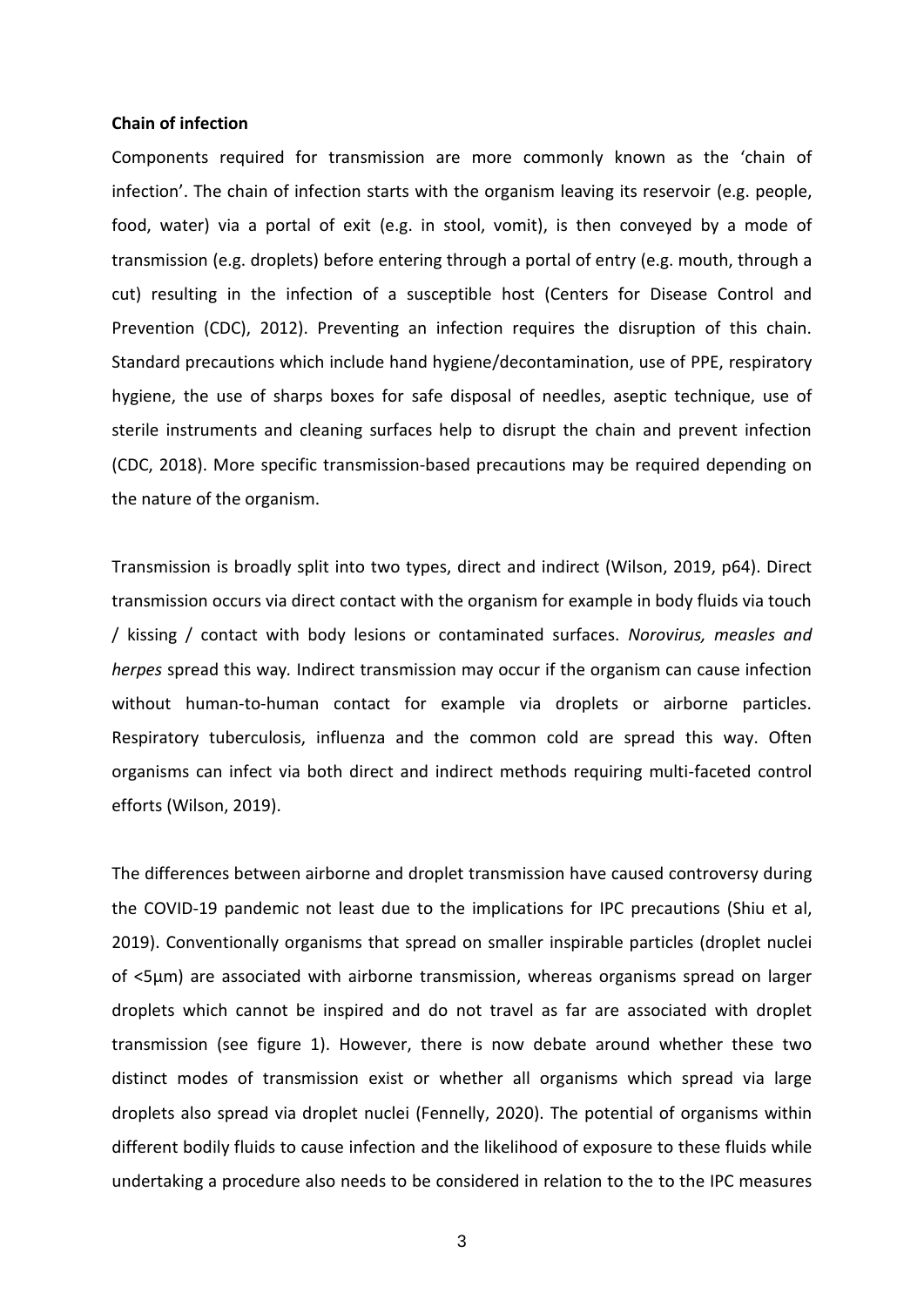taken; for example, norovirus may be spread via contact with stool or vomitus by not via blood or respiratory secretions (CDC, 2019). Therefore, if a clinical procedure does not entail contact with the potentially infection-bearing fluid then all PPE barrier precautions may not be required. Crucially, the nature of the organism and its mode of transmission should inform risk assessments and any precautions or control interventions used.

Figure 1. (example diagram) Airborne vs droplet transmission (This diagram would need reproducing, I can't find the original source) -Definitions taken from Fenelly (2020)



### **Risk assessments**

Assessment of the risk of transmission is a critical element of IPC and requires a knowledge and understanding of both the nature of the organism and the available interventions (Wilson, 2019). For example, if a nurse plans to carry out a clinical procedure such as providing personal hygiene care, they must consider the risks posed by the procedure. This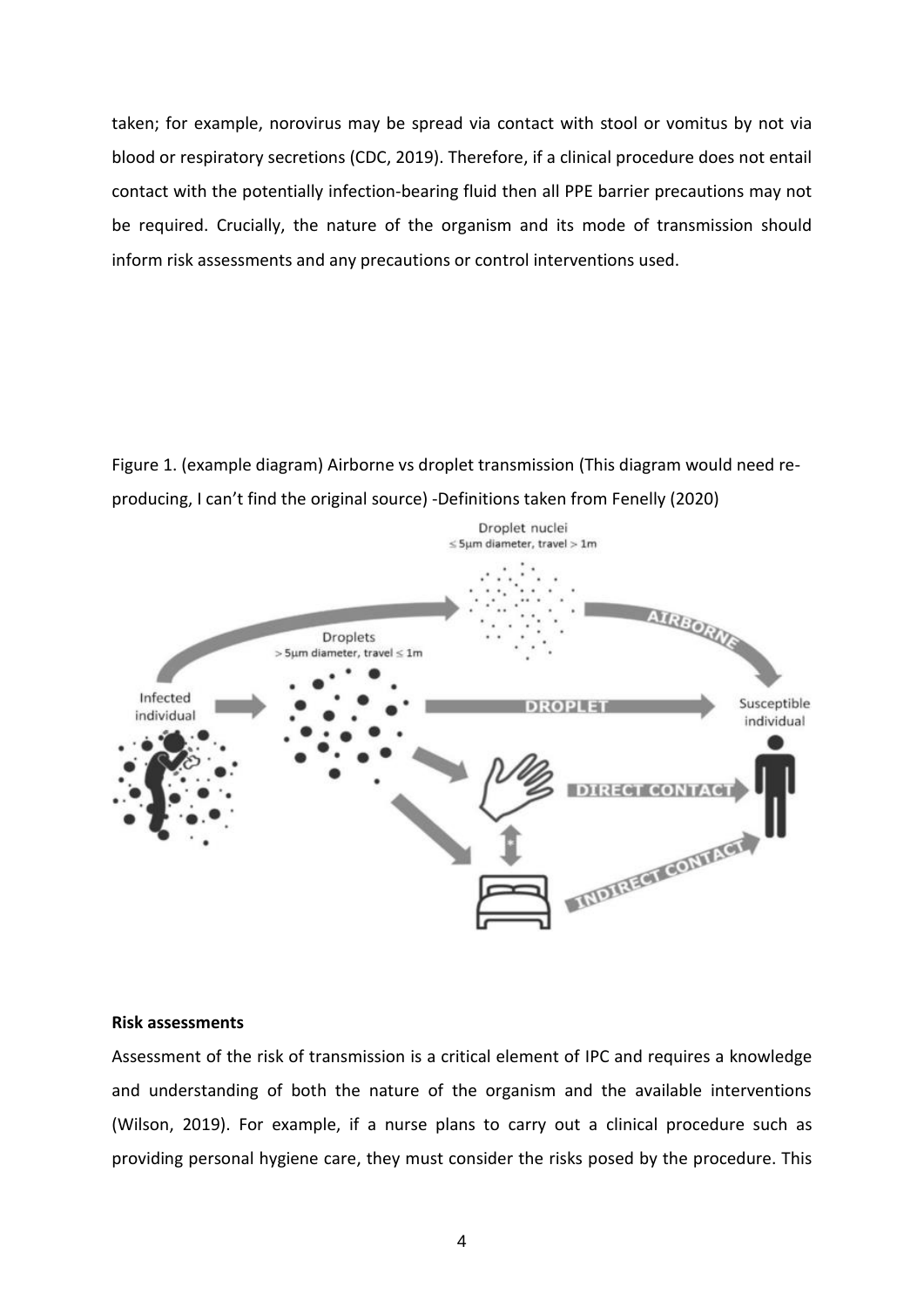may include contact with the patient's bodily fluids which carries a clear potential risk of direct transmission of any infectious organism present within these fluids. As such, standard precautions should be utilised to mitigate the risk (CDC 2018). Similarly, a risk assessment should be undertaken when deciding priorities as to which patients to isolate on a ward; the nature of the organism is critical in decisions like this. This will be based on reference to local protocols which will be based on best-practice guidelines such as Loveday (2014). A patient with a respiratory infection which can be transmitted indirectly via airborne droplet nuclei (e.g. respiratory tuberculosis) poses a clear risk to other patients and staff and would usually take priority over a continent patient carrying a carbapenem-resistant Enterobacteriaceae (CRE) when isolation facilities are at a premium.

Many decisions related to the control and prevention of infection require an assessment of risk which can range from bedside decisions over which PPE is required and who needs isolating or referring for a medical review, to higher level management decisions such as closing a ward or declaring an outbreak. Regardless of the level of decision-making the management of risk is based on the same principles known as the 'Hierarchy of Controls', as outlined in Table 1. In cases where risk assessments have not been undertaken as part of IPC policy or standard operating procedures a multi-disciplinary approach should be used (Wilson, 2019). Reducing risks posed by clinical procedures is dependent on a culture of safety and pragmatic approaches to mitigation which requires engagement from all clinical staff (Gluyas, 2015).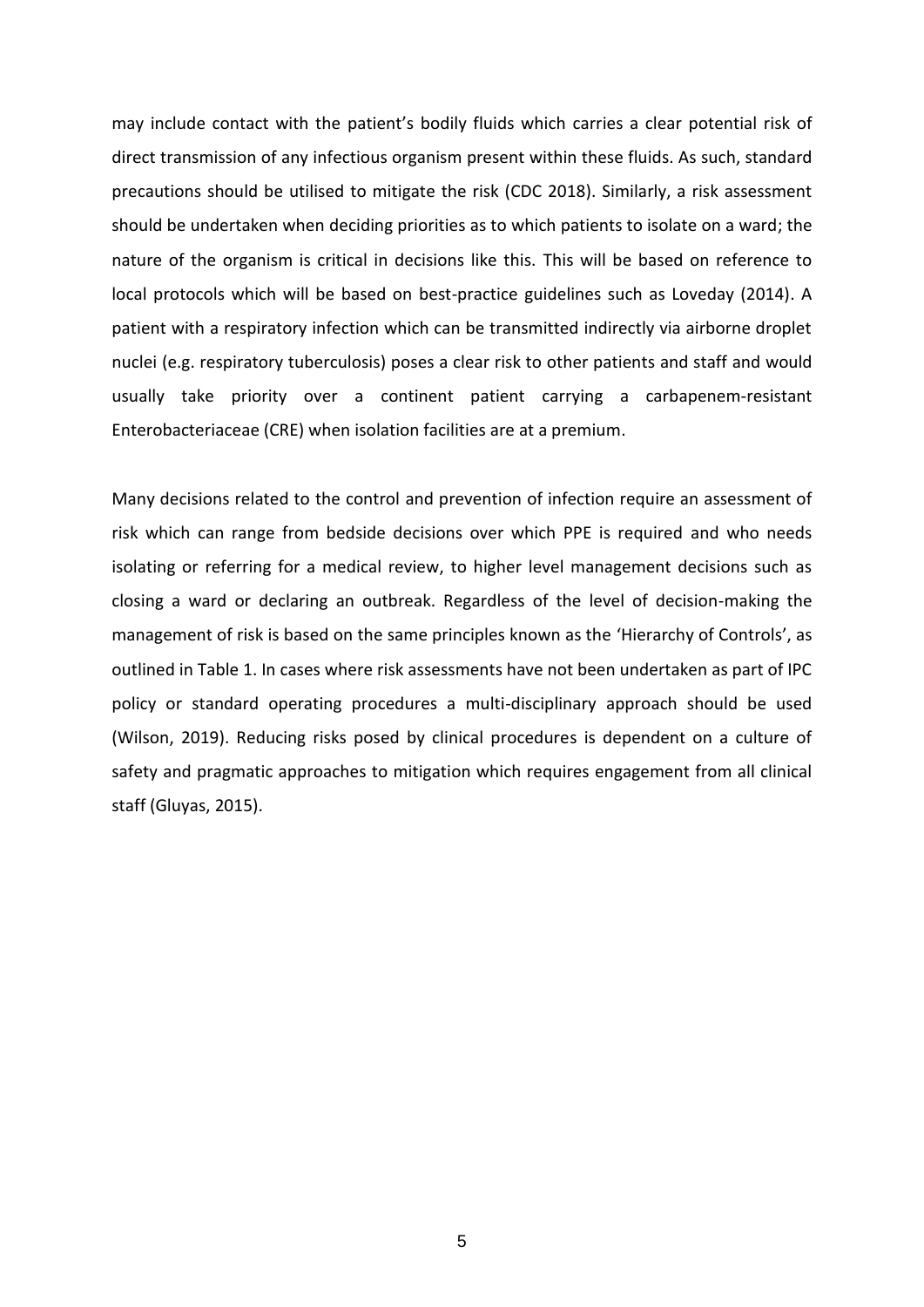|                 | Strategy (Adapted by Wynn 2021, from The Centers<br>for Disease Control and Prevention (2015) | Example                                                                                                                                                  |
|-----------------|-----------------------------------------------------------------------------------------------|----------------------------------------------------------------------------------------------------------------------------------------------------------|
| Most effective  | Elimination (remove the hazard*).                                                             | Do not do the procedure if it is unnecessary or the risk is<br>too high.                                                                                 |
|                 |                                                                                               | Early discharge of infectious patients from hospital.                                                                                                    |
|                 | Substitution (replace the hazard*).                                                           | Undertake the procedure in a safer environment where<br>more controls are in place, e.g. in an operating theatre.                                        |
|                 | Engineering controls (Isolate people from the<br>hazard*).                                    | Use of needle safety devices (Ottino et al, 2019).                                                                                                       |
|                 |                                                                                               | Use of negative pressure side-wards (Xu and Zhou,<br>$2016$ ).                                                                                           |
|                 | Administrative controls (change the way people work).                                         | Adherence to policies and SOP.                                                                                                                           |
|                 |                                                                                               | Using a buddy system, e.g. when donning and doffing<br>PPE (Reidy et al, 2017).                                                                          |
|                 |                                                                                               | Consideration of human factors such as staffing levels,<br>availability of equipment and ensuring staff are<br>knowledgeable about risks (Gluyas, 2015). |
|                 | PPE.                                                                                          | Use of appropriate PPE including transmission-based<br>precautions where necessary.                                                                      |
| Least effective |                                                                                               |                                                                                                                                                          |

\*In this case the hazard is always onward transmission

ı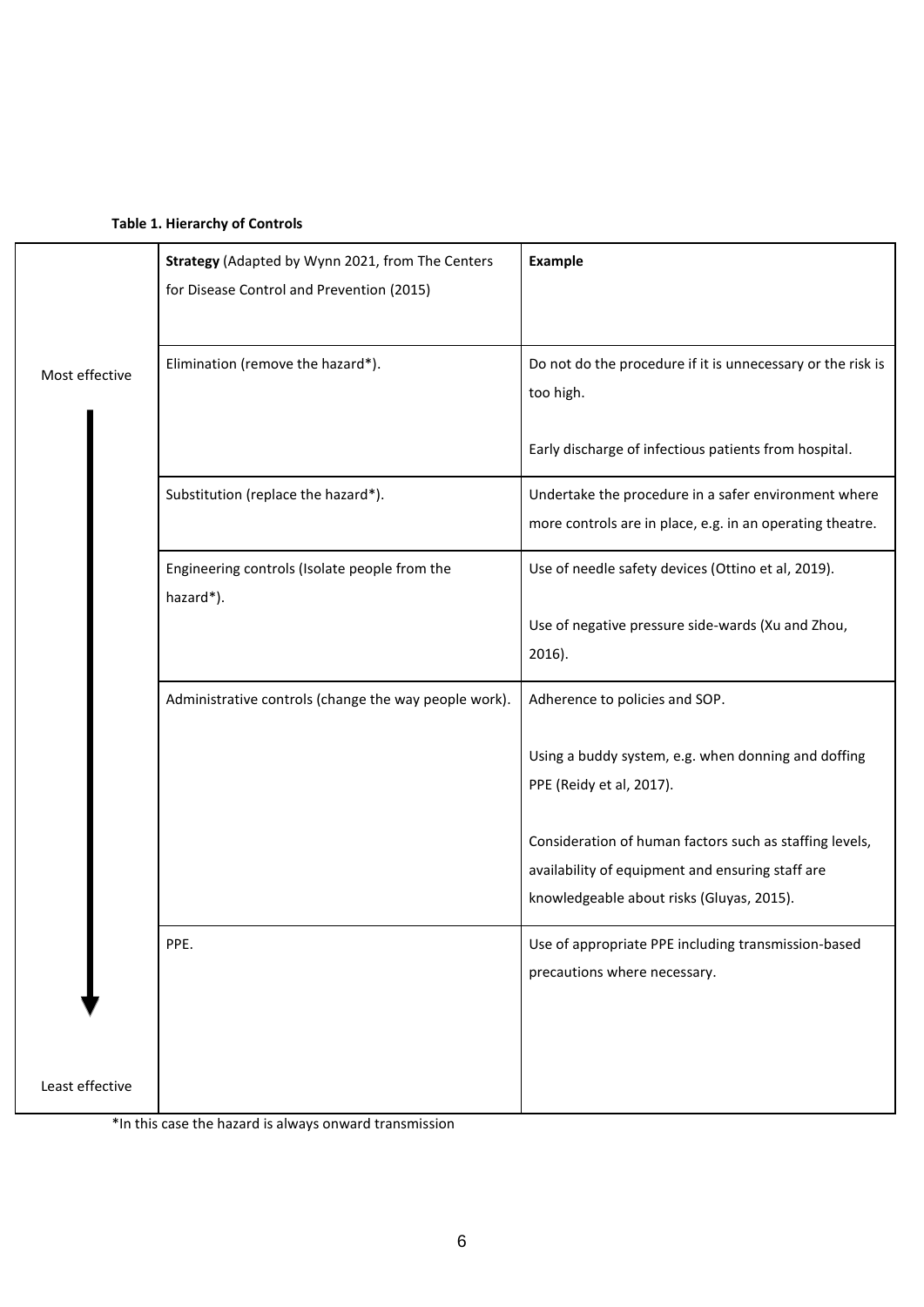#### **Personal protective equipment**

PPE creates a physical barrier between the user and the organism and may consist of a variety of products including masks, gloves, gowns and aprons. It is therefore important for nurses to understand when and how PPE should be used (Brown et al, 2019). Following a risk assessment it may be necessary to adopt transmission-based precautions (TBP) which involve wearing PPE to protect against an organism with specific transmission characteristics (Wilson, 2019). This may include the use of a filtering facepiece (FFP) mask to protect against smaller airborne particles (airborne precautions), or a fluid resistant surgical mask to protect against larger droplets (droplet precautions).

Currently there is mixed evidence in support of the use of different types of PPE in different circumstances with many studies investigating the employment of PPE lacking a robust methodology. Available studies have used varying outcome measures, small sample sizes and poor study design (Verbeek et al, 2020). Current guidelines related to which PPE should be used in different scenarios is varied which may be due to both the lack of evidence for modes of transmission - particularly in relation to droplet and airborne routes and low-quality evidence supporting the use of different types of PPE (Peters et al, 2020). It is therefore essential for nurses to make themselves familiar with their local organisation's policy and procedures related to PPE. Ultimately the choice of PPE should reflect both the transmission characteristics of the organism and the risks inherent in the procedure being undertaken.

When using PPE, special attention must be paid to doffing (taking off) procedures, which is when the risk of contamination to staff from the PPE is highest. According to Verbeek et al (2020) there is little robust evidence supporting any specific doffing procedure. However, spoken instruction while doffing and face-to-face instruction may reduce errors (Reidy et al, 2017). Human factors must be considered when doffing; clinicians wearing PPE for long periods of time may suffer from stress, fatigue and dehydration contributing to procedural errors (Verbeek et al 2020). Protocols developed by the British Armed Forces for medical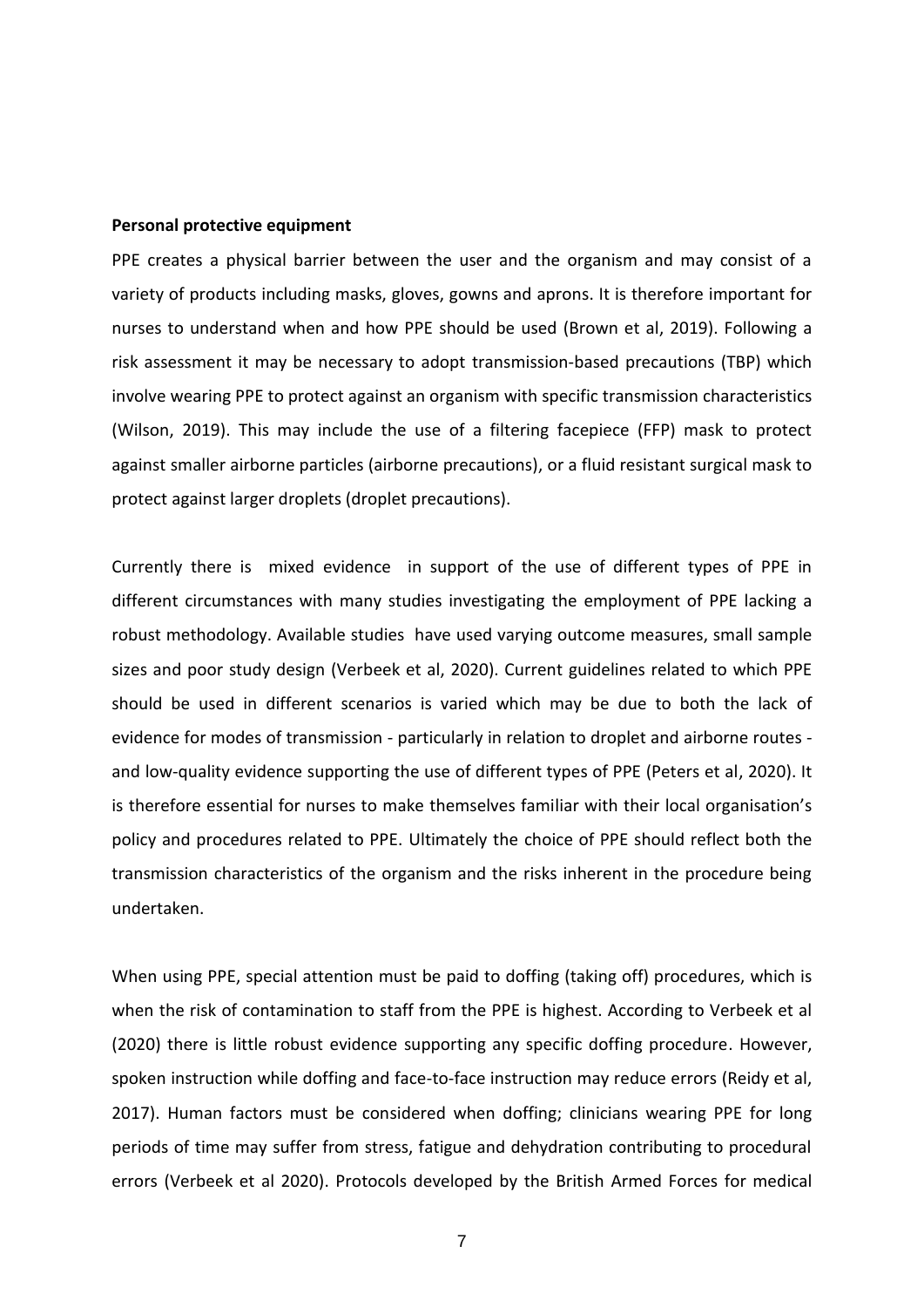personnel working in Ebola treatment centres showed good effectiveness (Reidy et al, 2017). The authors reported that the use of PPE monitors who instructed and observed each person doffing helped prevent contamination of clinicians. A non-punitive culture, to enable a learning as opposed to a blame environment, which may encourage healthcare staff to hide and not improve poor practice or not ask for advice, must also be created to ensure IPC interventions such as the use of PPE and hand hygiene are effective, according to the World Health Organisation (Storr et al, 2017). Gluyas (2015) recommends that a code word could be used to highlight mistakes discreetly, thereby avoiding the stigmatisation of staff and could also be applied to the doffing of PPE. A more recent review reported that workplace culture, support from managers, training and access to equipment such as PPE are key factors affecting adherence (Houghton et al, 2020).

In addition to the risks of contamination from the use of PPE, nurses must consider the impact of wearing masks for prolonged periods on their skin integrity. Good skin care must be undertaken in addition to taking regular breaks to reduce the severity of lesions caused by masks (Zhou et al, 2020). Lesions caused by masks may increase the risk of infection to the wearer and compromise effective use of PPE, for example by more frequent touching and repositioning the mask to improve comfort. Risks of self-contamination by PPE are especially high at the neck, hands, wrists, and face (Suen et al, 2018). It is also necessary for future development of masks to account for variations in anatomy due to gender and ethnicity: statistically significant variations in injury prevalence have been reported during the COVID-19 pandemic which have been attributed in part to these design issues (Gefen and Ousey, 2020). Nurses may be unable to use PPE effectively if these issues are not addressed.

Finally, risks associated with over-use of PPE, particularly gloves, must be recognised. Wilson et al (2017) observed that non-sterile gloves are used inappropriately in around 59% of cases. Non-sterile gloves may prevent effective hand hygiene, and increase the risk of both dermatitis and cross-contamination leading to transmission of infection (Wilson et al, 2017). Nurses should be aware of these risks and only use PPE where the risk justifies the use,for example where there is a manifest risk of contact with bodily fluids (Loveday et al, 2014).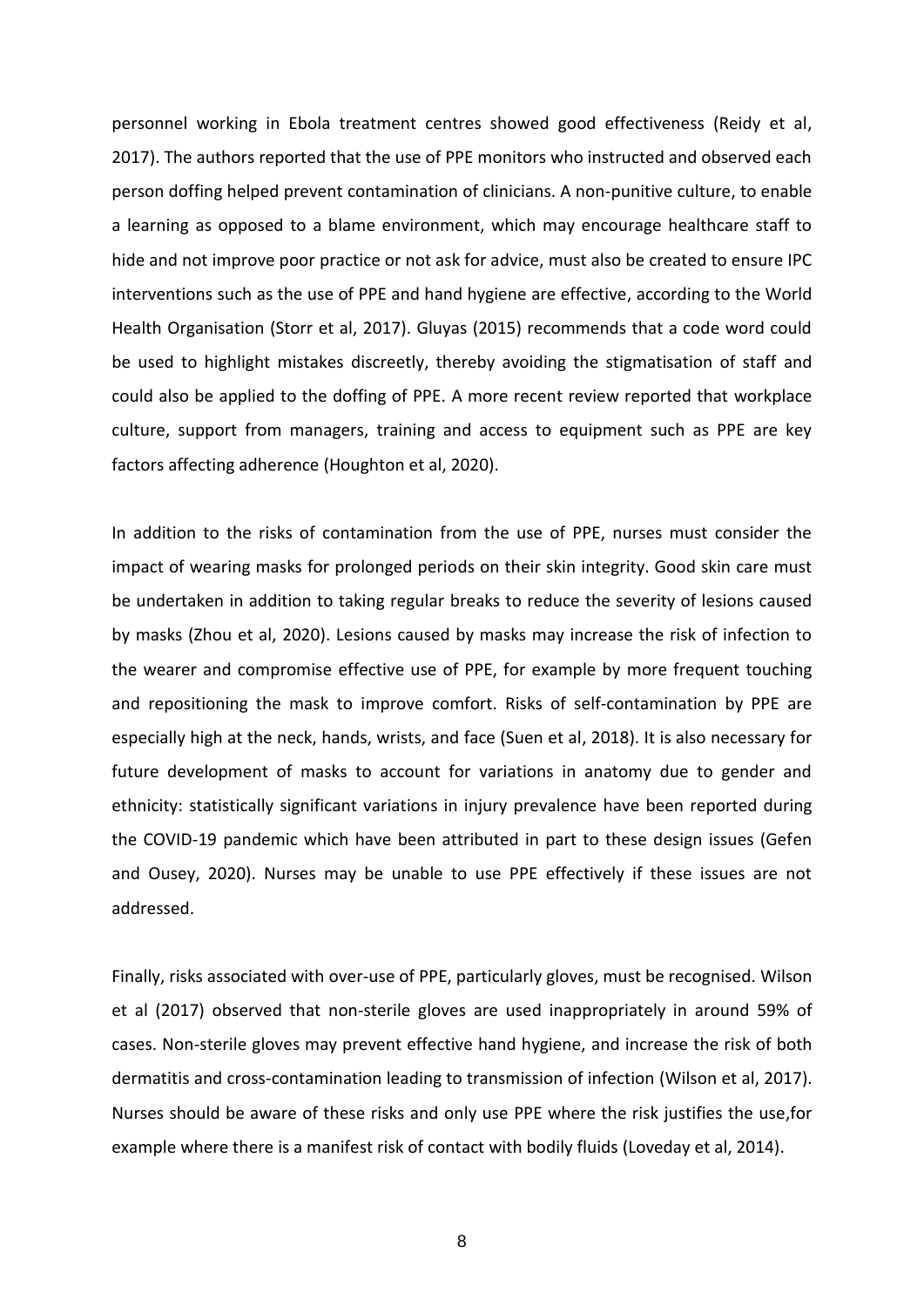# **Surveillance**

Surveillance of antibiotic resistance and hospital acquired infections (HAI) is one of the most critical and expanding elements of IPC programmes and is considered a key competency of infection control nurses (Costa et al, 2021). Continuous review of clinical microbiological laboratory data is the most common surveillance method and essential to promote antibiotic stewardship, often defined as an organisational approach to using antimicrobials correctly to protect their future effectiveness (Dieckema and Saubolle, 2011). Other functions of surveillance include identifying outbreaks and targets for education related to commonly observed alert organisms (Diekema and Saubolle 2011). An understanding of the importance of surveillance is needed to allow these processes to function effectively. Surveillance of emerging antibiotic resistant organisms such as carbapenemase-producing organisms (CPO) is necessary to allow prevalence and risk factor data to be obtained (Jain et al, 2014). Data from surveillance may influence the implementation of screening programmes carried out by nurses to help identify and mitigate the risks associated with the spread of these organisms (Otter et al, 2016). For example, surveillance-based research has helped guide screening programmes for carbapenemase-producing Enterobacteriaceae (CPE)and vancomycin-resistant enterococci (VRE) (both antibiotic resistance organisms) in adult inpatients (Wilson et al 2018). Areas with demonstrably high-prevalence of these organisms, such as hospitals in London and Manchester, screen for them regularly whereas areas with low prevalence may not in order to ensure that screening programmes are cost effective and reflective of local patterns of antimicrobial resistance (Wilson et al 2018).

There is a growing list of organisms which must be reported to the Nosocomial Infection National Surveillance Scheme (NINSS) as part of national surveillance schemes in England, including methicillin-resistant *Staphylococcus aureus* (MRSA), *Clostridium difficile* infection (CDI) and gram-negative blood stream infections, e.g.*Escherichia coli, Klebsiella spp, Pseudomonas aeruginosa* (Torok et al, 2018). Nurses need to be aware of the local screening policies associated with these organisms to ensure that data are not missed from surveillance reports, potentially exacerbating antimicrobial resistance.

Timely identification of outbreaks is another key role of surveillance. Outbreaks are typically defined as occurrences of infection in excess of expected cases, the number of cases varies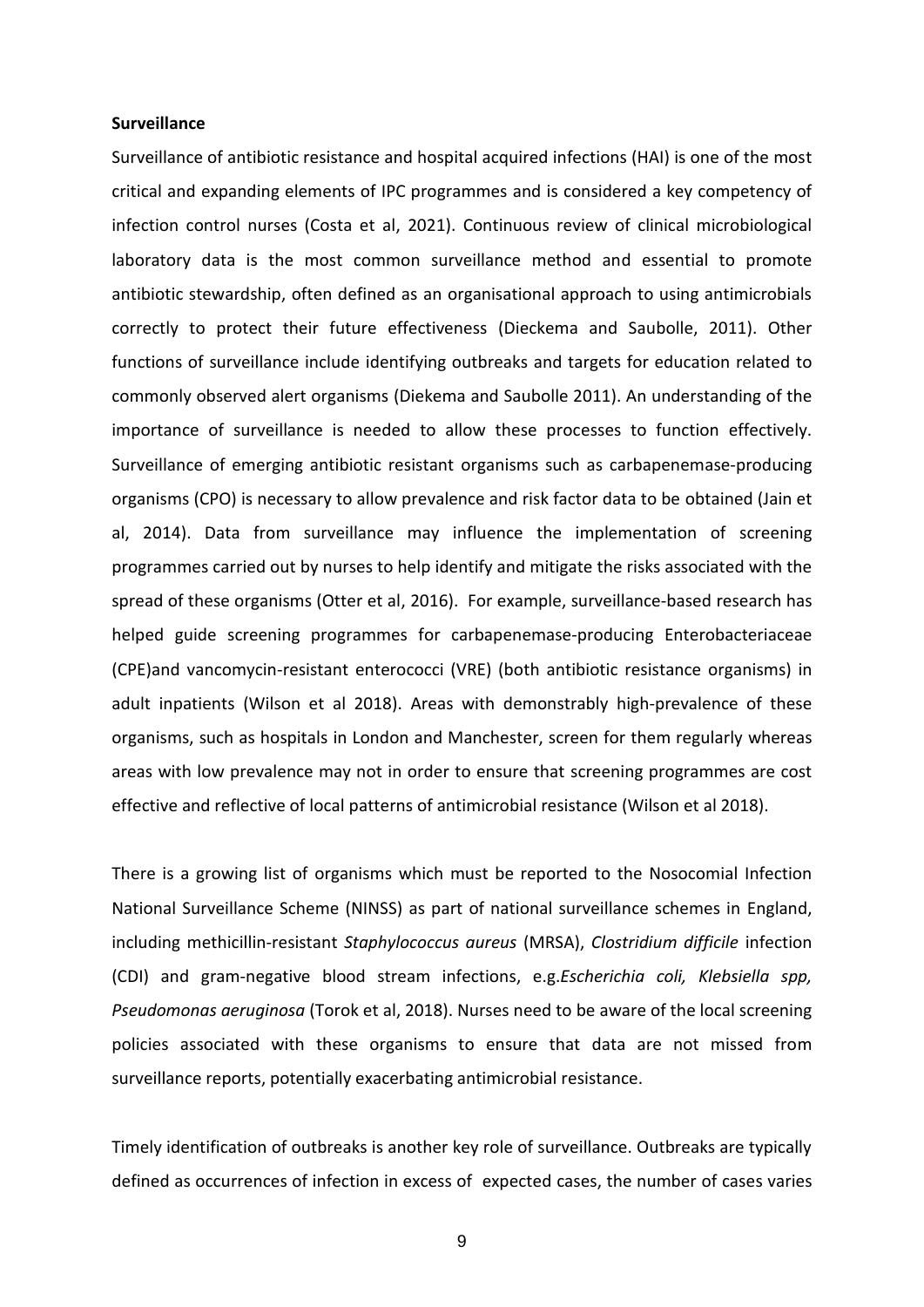depending on the causative organism (Torok et al, 2018). Effective identification, reporting and analysis of data related to infections is therefore crucial for identifying outbreaks at all levels from hospital ward to regional level. The British government was criticised for the mishandling of data related to cases of COVID-19 during the pandemic and the subsequent impact this had on the ability of clinicians and surveillance professionals to identify outbreaks and implement control measures (Wise, 2020).

Recent advances in surveillance methodology have included the adoption of routine 'whole genome sequencing' (WGS) of COVID-19 patients as part of an ongoing study by the COVID-19 Genomics UK Consortium (COG-UK) (2020). This involves the genetic sequencing of viruses identified via swabs, allowing the production of highly accurate data, allowing for the exploration and identification of where the virus has come from and which other cases may be linked to it. WGS therefore has the potential to revolutionise the efficiency of outbreak management by allowing more timely recognition of cases which are linked based on similarities in the genetics of the causative organism, with clinicians being able to respond more rapidly and with a clearer understanding of how and where transmission is occurring.

# **Outbreak management**

Outbreaks of infection are increasingly common and often have both a high human and economic cost (Otter et al, 2017). Prevention is the ideal however, once an outbreak has been declared, a robust evidence-based approach should then be taken to manage the outbreak to prevent further spread of infection. The main stages of outbreak management can be seen in Table 2.

# **Table 2. Outbreak Management**

| <b>Stages of</b>          | <b>Description</b> | Role of nurse (from Sistrom and Hale, 2006) |
|---------------------------|--------------------|---------------------------------------------|
| management (from          |                    |                                             |
| <b>Torok et al, 2018)</b> |                    |                                             |
|                           |                    |                                             |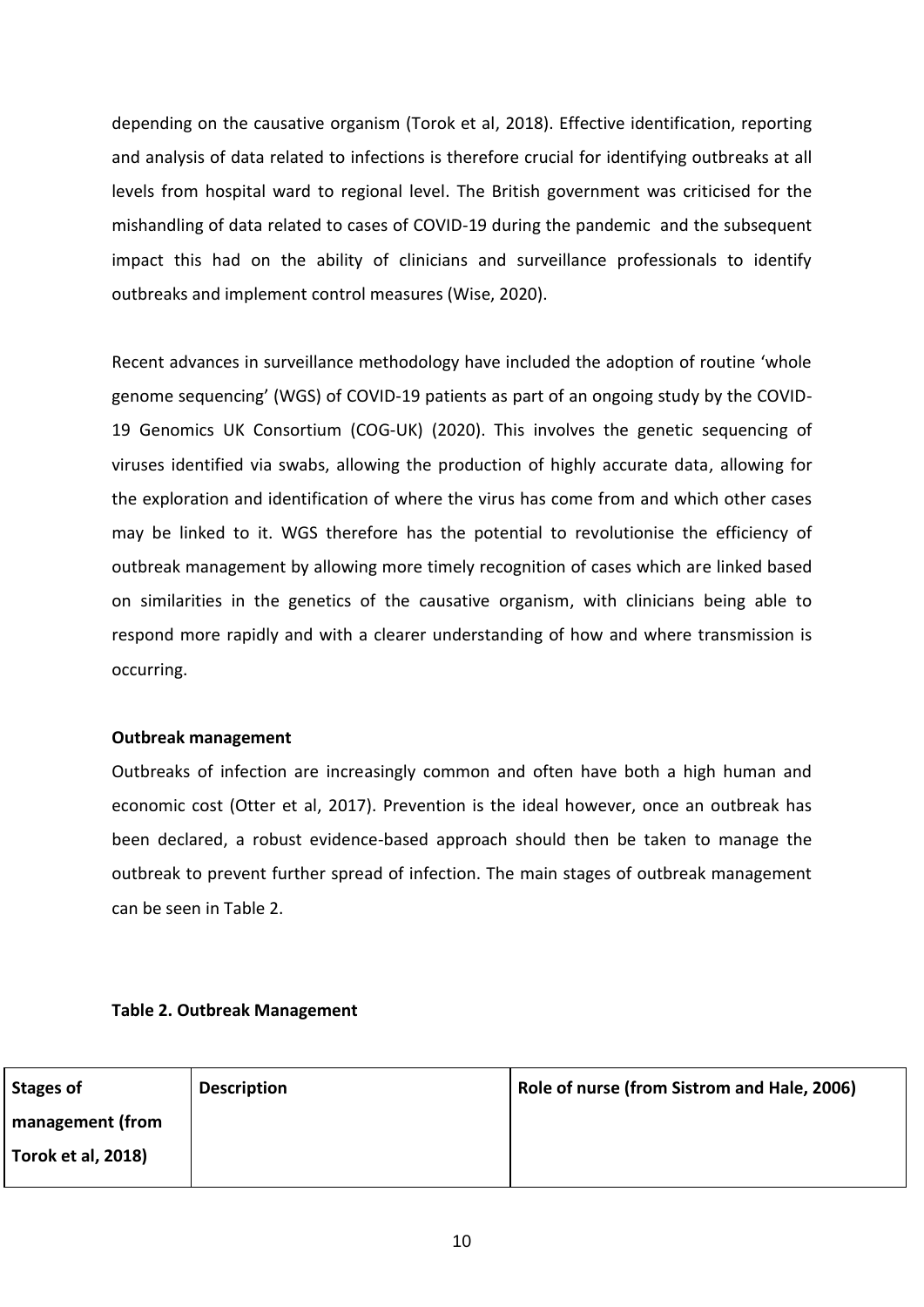| Identification of    | Higher than expected incidence of         | Maintaining an awareness of local screening      |
|----------------------|-------------------------------------------|--------------------------------------------------|
| outbreak             | infection identified by surveillance or   | programmes to inform surveillance efforts.       |
|                      | from clinical observations, i.e. a high   |                                                  |
|                      | number of patients with diarrhoea on a    | Identifying and reporting cases of potentially   |
|                      | ward.                                     | infectious diarrhoea and / or vomiting and other |
|                      |                                           | suspicious trends in infection.                  |
| Investigation        | Gathering samples and talking to          | Collection of necessary diagnostic samples e.g.  |
|                      | patients who may be affected by the       | stool / respiratory swabs.                       |
|                      | outbreak to determine the exact nature    |                                                  |
|                      | of the outbreak.                          |                                                  |
| Case definition      | Generation of a definition of patients    | Assessment and identification of patients who    |
|                      | affected by the outbreak. This usually    | meet the case definition.                        |
|                      | includes criteria for person, place, time |                                                  |
|                      | and clinical features and is specific to  |                                                  |
|                      | the outbreak under investigation.         |                                                  |
| Control measures put | Measure implemented to limit further      | Education of patients / staff about mode of      |
| in place             | transmission and care for affected        | transmission, hygiene measures and medical care. |
|                      | patients.                                 | Evaluation of control measures via audit and     |
|                      |                                           | discussion with patients and senior staff.       |
| Communication        | Communicating information related to      | Use verbal and written communication skills to   |
|                      | outbreak to affected patients and staff.  | communicate information accurately and           |
|                      |                                           | sensitively to both lay audiences and            |
|                      |                                           | professionals.                                   |
|                      |                                           |                                                  |

Outbreak management is a multi-disciplinary process requiring the concerted efforts of nurses and medical staff in addition to allied health professionals and managers; it is therefore important to recognise where information and knowledge are lacking which may hinder efforts to take appropriate action and control the outbreak.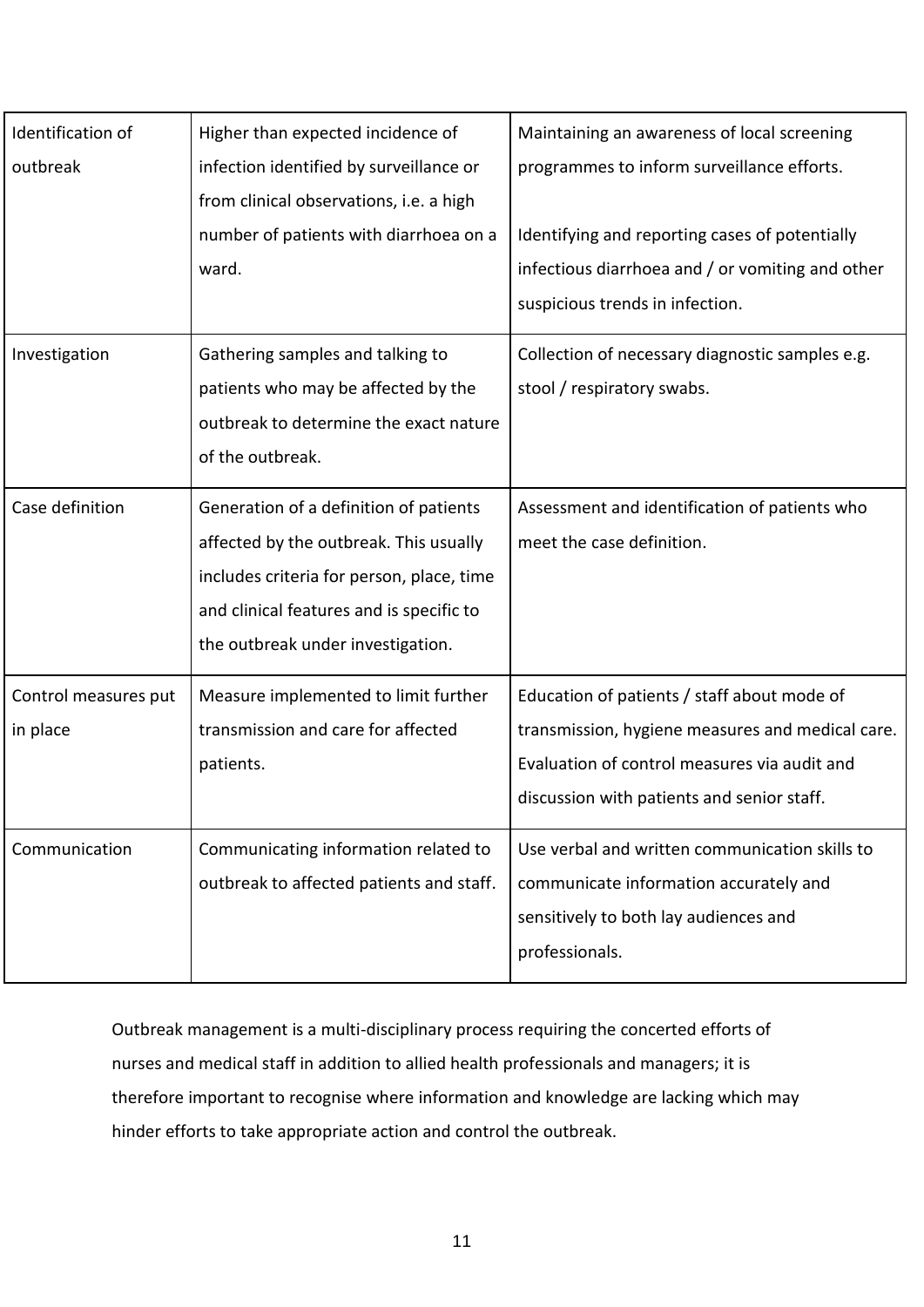# **Conclusion**

Threats posed by antimicrobial resistance and novel, emerging pathogens are increasing due to the impacts of increasing population density, globalisation and an ageing population. Nurses must respond to these challenges by adopting a more dynamic and pragmatic approach to IPC. Consideration of human factors when producing policy or undertaking IPC interventions must prevail over punitive approaches when evaluating IPC practice. Awareness of nurses' roles in key processes such as surveillance and outbreak management is essential to ensure the efficacy and efficiency of these activities.

New surveillance methods including WGS have the potential to hasten the identification of outbreaks allowing nurses to respond more rapidly. To improve the safety of staff and patients a multidisciplinary team approach should be taken when undertaking risk assessments related to infectious hazards, recognising where scientific evidence or knowledge is lacking and acting accordingly. Changes are needed to the design of supplied PPE masks to account for the diversity of staff using them to limit damage to skin integrity, improve adherence to PPE procedures and ultimately increase both staff and patient safety. Finally, more research is needed to explain the exact nature of transmission of respiratory pathogens and how PPE can be used most effectively by staff caring for patients with infections.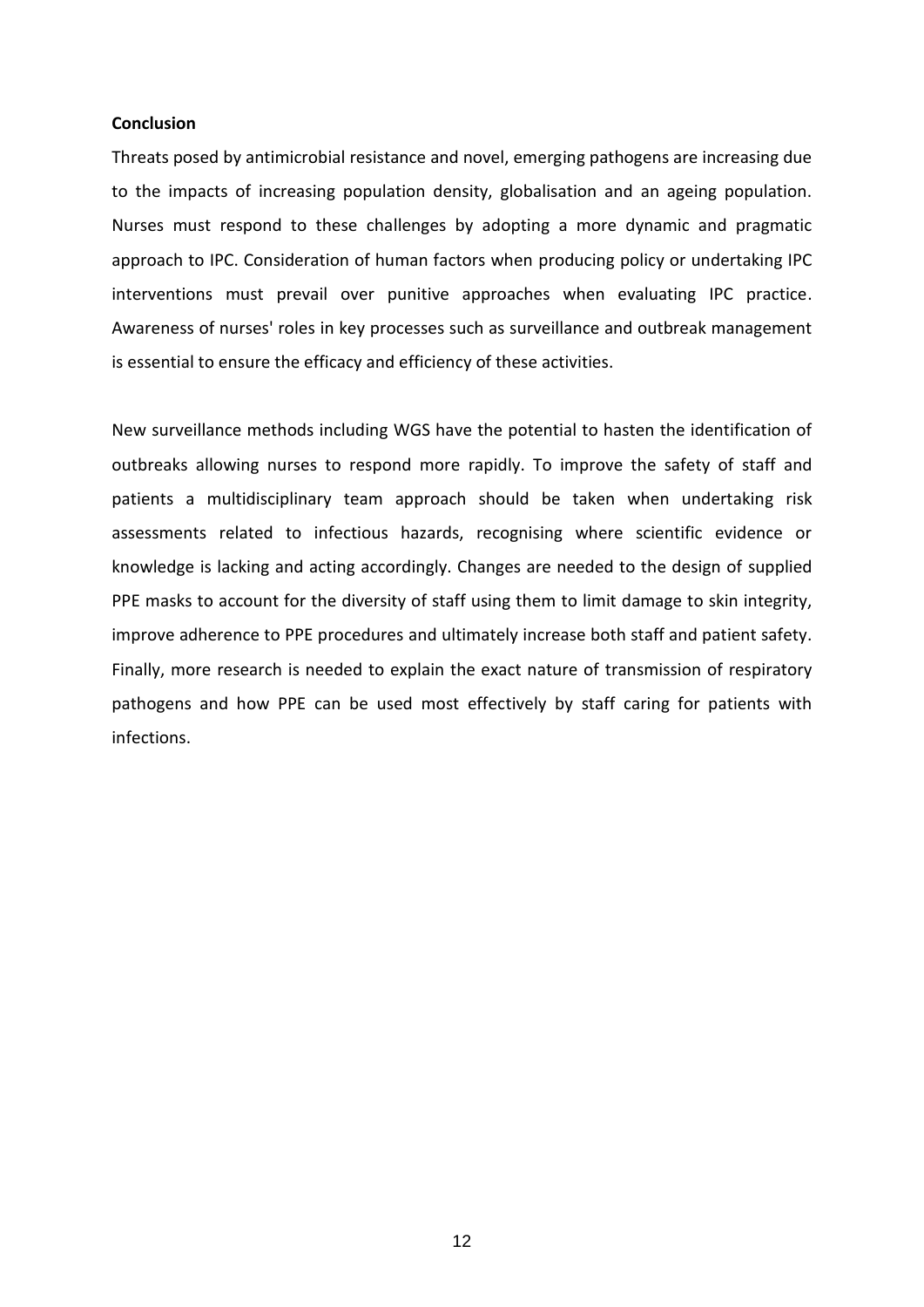# **References:**

Bloom, D. and Cadarette, D. (2019) Infectious Disease Threats in the Twenty-First Century: Strengthening the Global Response. *Frontiers in Immunology.* 10, 549, doi: 10.3389/fimmu.2019.00549

Bostridge, M. (2020) *Florence Nightingale: The woman and her legend.* London: Penguin.

Brown, L., Munro, J and Rogers, S. (2019) Use of personal protective equipment in nursing practice. *Nursing Standard.* 34, 5, 59-66. doi: 10.7748/ns.2019.e11260

Burnett, E. (2018) Effective infection prevention and control: the nurse's role. *Nursing Standard* 33, 4, 67.

Centers for Disease Control and Prevention (2012) Principles of Epidemiology in Public Health Practice, Third Edition. An Introduction to Applied Epidemiology and Biostatistics. Lesson 1: Introduction to Epidemiology. Available at: https://www.cdc.gov/csels/dsepd/ss1978/lesson1/section10.html [Accessed: 08/12/2020].

Centers for Disease Control and Prevention (2015) Hierarchy of Controls. <https://www.cdc.gov/niosh/topics/hierarchy/default.html> (Accessed: 16 January 2021).

Centers for Disease Control and Prevention (2018) Standard Precautions. https://www.cdc.gov/oralhealth/infectioncontrol/summary-infection-preventionpractices/standard-precautions.html (Accessed 15 January 2021).

Centers for Disease Control and Prevention (2019) How Norovirus Spreads. [https://www.cdc.gov/norovirus/about/transmission.html#:~:text=Norovirus%20spreads%2](https://www.cdc.gov/norovirus/about/transmission.html#:~:text=Norovirus%20spreads%20very%20easily%20and,infected%20person%20in%20your%20mouth.&text=have%20direct%20contact%20with%20someone,or%20eating%20utensils%20with%20them) [0very%20easily%20and,infected%20person%20in%20your%20mouth.&text=have%20direct](https://www.cdc.gov/norovirus/about/transmission.html#:~:text=Norovirus%20spreads%20very%20easily%20and,infected%20person%20in%20your%20mouth.&text=have%20direct%20contact%20with%20someone,or%20eating%20utensils%20with%20them) [%20contact%20with%20someone,or%20eating%20utensils%20with%20them.](https://www.cdc.gov/norovirus/about/transmission.html#:~:text=Norovirus%20spreads%20very%20easily%20and,infected%20person%20in%20your%20mouth.&text=have%20direct%20contact%20with%20someone,or%20eating%20utensils%20with%20them) (Accessed 16 January 2021).

Costa, A., Privitera, G., Tulli, G. and Toccafondi, G. (2021) Infection Prevention and Control, in: Donaldson, L. et al (eds) *Textbook of Patient Safety and Clinical Risk Management*. Cham: Springer International Publishing, 99-116.

COVID-19 Genomics UK Consortium (2020) COG-UK Hospital Onset Covid-19 Infection (HOCI) Study. Available at:<https://www.cogconsortium.uk/studies/> (Accessed 17 January 2021).

Cox, J. and Simpson, M. (2018) Microbiology Education and Infection Control Competency: Offering a New Perspective. *Journal of Microbiology & Biology Education.* 19, 2, 19. doi: 10.1128/jmbe.v19i2.1475

Department of Health & Social Care, (2012) Health & Social Care Act 2012 [http://www.legislation.gov.uk/ukpga/2012/7/contents Accessed 17 January 2021\)](http://www.legislation.gov.uk/ukpga/2012/7/contents%20Accessed%2017%20January%202021).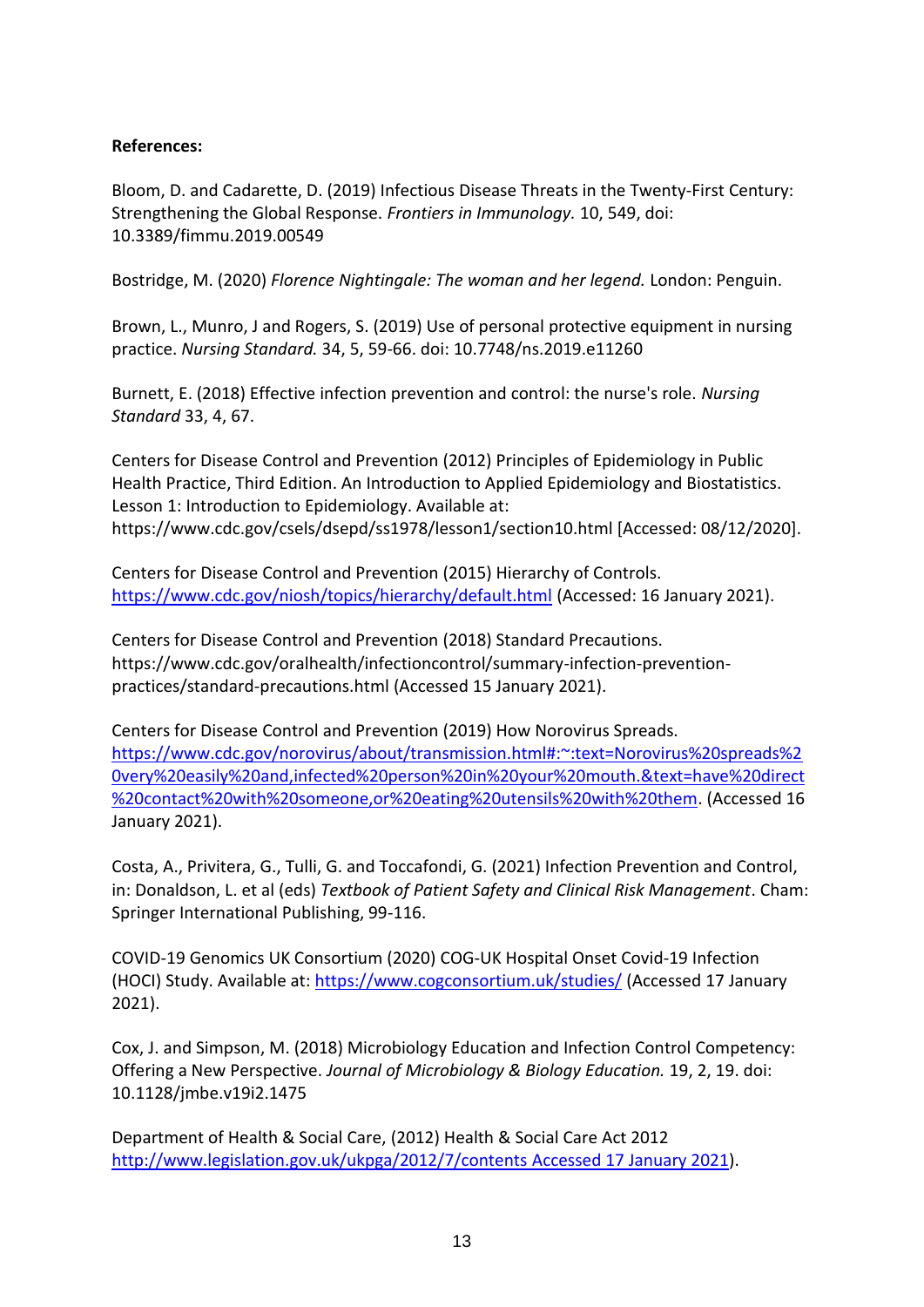Diekema, D. and Saubolle, M. (2011) Clinical Microbiology and Infection Prevention. *Journal of Clinical Microbiology*. 49, 9 Supplement, S57. doi: 10.1128/JCM.00690-11

Fennelly, K. (2020) Particle sizes of infectious aerosols: implications for infection control. *The Lancet Respiratory Medicine*. 8, 9, 914-924. doi: https://doi.org/10.1016/S2213-2600(20)30323-4

Gefen, A. and Ousey, K. (2020) Prevention of skin damage caused by the protective equipment used to mitigate COVID-19. *Journal of Wound Care*. 29, 6, 311-311. doi: 10.12968/jowc.2020.29.6.311

Gluyas, H. (2015) Understanding non-compliance with hand hygiene practices*. Nursing Standard*. 29, 35, 40-46. doi: 10.7748/ns.29.35.40.e9929

Houghton, C., Meskell, P., Delaney, H., Smalle, M., Glenton, C., Booth, A., Chan, X., Devane, D., Biesty, L. (2020) Barriers and facilitators to healthcare workers' adherence with infection prevention and control (IPC) guidelines for respiratory infectious diseases: a rapid qualitative evidence synthesis. Cochrane Database of Systematic Reviews. 4, Art. No.: CD013582. DOI: 10.1002/14651858.CD013582. Accessed 26 January 2021.

Jain, A., Hopkins, K.L., Turton, J., Doumith, M., Hill, R., Loy, R., Meunier, D., Pike, R., Livermore, D., Woodford, N. (2014) NDM carbapenemases in the United Kingdom: an analysis of the first 250 cases. *Journal of Antimicrobial Chemotherapy*. 69, 7, 1777-84 doi: 10.1093/jac/dku084. Epub 2014 Apr 25.

Kadar, N., Romero, R. and Papp, Z. (2018) Ignaz Semmelweis: the "Saviour of Mothers": On the 200<sup>th</sup> anniversary of his birth. American Journal of Obstetrics and Gynecology. 219, 6, 519-522. doi: 10.1016/j.ajog.2018.10.036

Liu, L., Curtis, J. and Crookes, P. (2014) Identifying essential infection control competencies for newly graduated nurses: a three-phase study in Australia and Taiwan. *Journal of Hospital Infection*. 86, 2, 100-109. doi: 10.1016/j.jhin.2013.08.009

Loveday, H., Wilson, J., Pratt, J., Golsorkhi, M., Tingle, A., Bak, A., Borwne, J., Preieto, J., Wilcox, M. (2014) epic3: national evidence-based guidelines for preventing healthcareassociated infections in NHS hospitals in England. *The Journal of Hospital Infection*. 86, Suppl, S1-S70.

Nursing and Midwifery Council (2018) The Code: Professional standards of practice and behaviour for nurses, midwives and nursing associates. London: NMC

Otter J, Burgess P, Davies F et al (2017) Counting the cost of an outbreak of carbapenemaseproducing <em>Enterobacteriaceae</em>: an economic evaluation from a hospital perspective. Clinical Microbiology and Infection 23, 3, 188-196. doi: 10.1016/j.cmi.2016.10.005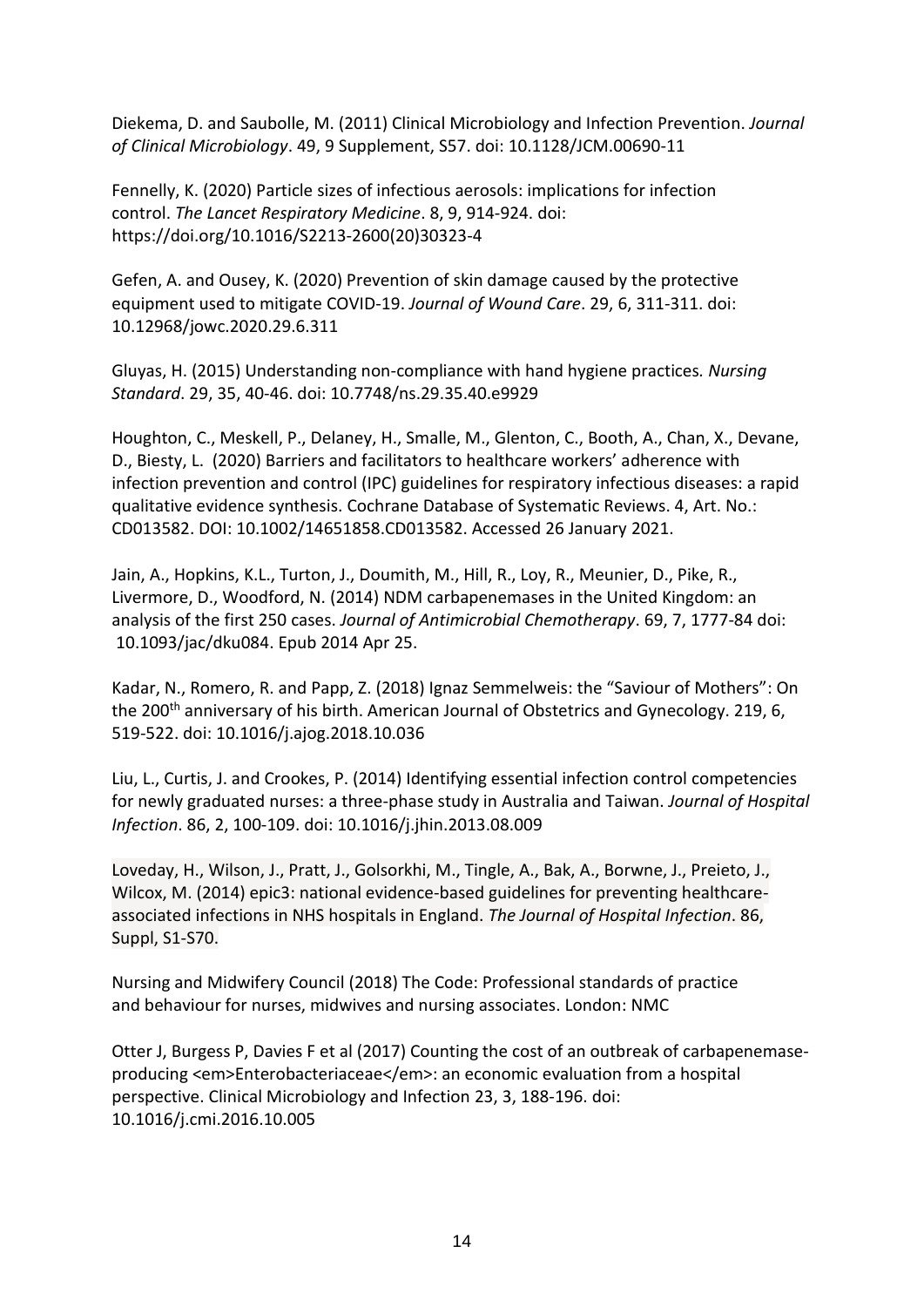Otter J, Dyakova E, Bisnauthsing K (2016) Universal hospital admission screening for carbapenemase-producing organisms in a low-prevalence setting. Journal of Antimicrobial Chemotherapy 71, 12, 3556-3561. doi: 10.1093/jac/dkw309

Ottino M, Argentero A, Argentero PA (2019) Needlestick prevention devices: data from hospital surveillance in Piedmont, Italy—comprehensive analysis on needlestick injuries between healthcare workers after the introduction of safety devices. BMJ Open 9, 11. e030576. doi: 10.1136/bmjopen-2019-030576

Peeri NC, Shretha N, Rhman MS et al (2020) The SARS MERS and novel coronavirus (COVID-19) epidemics, the newest and biggest global health threats: what lessons have we learned? International Journal of Epidemiology. 49, 717-726

Perry C (2005) The infection control nurse in England — past, present and future. British Journal of Infection Control. 6, 5,18-21. doi: 10.1177/14690446050060050601

Peters M, Marnie C, Butler A (2020) Policies and procedures for personal protective equipment: Does inconsistency increase risk of contamination and infection? International journal of nursing studies 109, 103653-103653. doi: 10.1016/j.ijnurstu.2020.103653

Reidy P, Fletcher T, Shieber C, et al (2017) Personal protective equipment solution for UK military medical personnel working in an Ebola virus disease treatment unit in Sierra Leone. The Journal of Hospital Infection 96, 1, 42-48. doi: 10.1016/j.jhin.2017.03.018

Shiu E, Leung NHL, Cowling BJ (2019) Controversy around airborne versus droplet transmission of respiratory viruses: implication for infection prevention. Current Opinion in Infectious Diseases 32, 4, 372-379. doi: 10.1097/qco.0000000000000563

Sistrom M, Hale P (2006) Outbreak Investigations: Community Participation and Role of Community and Public Health Nurses. Public Health Nursing 23, 3, 256-263. doi: https://doi.org/10.1111/j.1525-1446.2006.230308.x

Storr J, Twyman A, Zingg W et al (2017) Core components for effective infection prevention and control programmes: new WHO evidence-based recommendations. Antimicrobial resistance and infection control. 6, 6-6. doi: 10.1186/s13756-016-0149-9

Suen L, Guo Y, Tong D et al (2018) Self-contamination during doffing of personal protective equipment by healthcare workers to prevent Ebola transmission. *Antimicrobial Resistance and Infection Control*. 7, 157. https://doi.org/10.1186/s13756-018-0433-y

Torok E, Moran E, Cooke F (2018) Chapter 6 Infection control: Surveillance of alert organisms' in Oxford Handbook of Infectious Diseases and Microbiology. 2nd ed. United States of America: Oxford University Press.